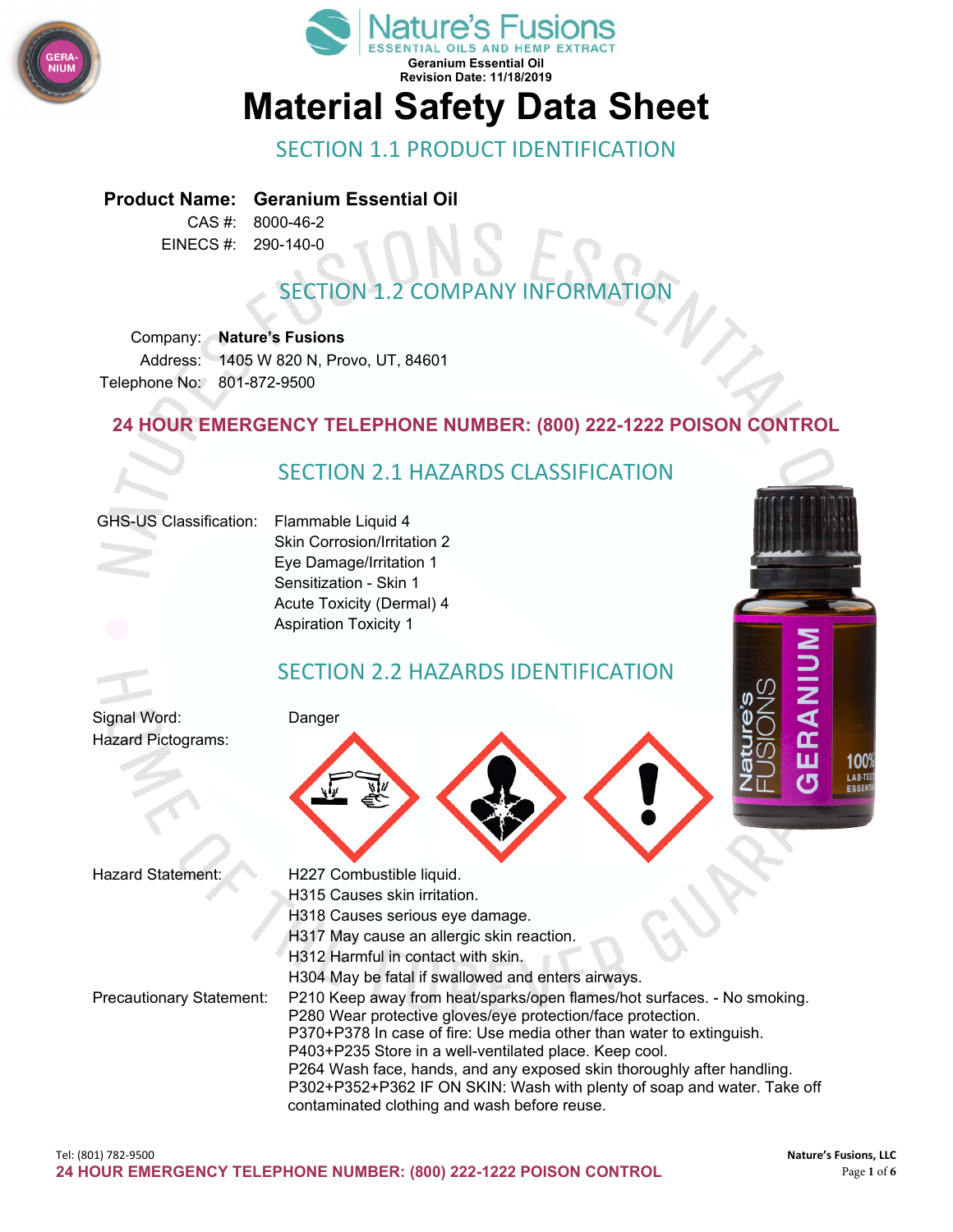



**Revision Date: 11/18/2019** P305+P351+P338+P310 IF IN EYES: Rinse cautiously with water for several minutes. Remove contact lenses, if present and easy to do. Continue rinsing. Immediately call a POISON CENTER or doctor/physician. P261 Avoid breathing dust/fume/gas/mist/vapors/spray. P272 Contaminated work clothing should not be allowed out of the workplace. P333+P313 If skin irritation or rash occurs: Get medical advice/attention. P363 Wash contaminated clothing before reuse. P301+P310+P331 IF SWALLOWED: Immediately call a POISON CENTER or doctor/physician. Do NOT induce vomiting. P405 Store locked up. P501 Dispose of contents/container in accordance with local/regional/national/international regulations.

## SECTION 2.3 OTHER HAZARDS INDENTIFICATION

Other Hazards: May be harmful if swallowed. Hamfrul to aquatic life with long lasting effects. Toxic to aquatic life.

## SECTION 3. COMPOSITION

| <b>Product Name</b> | CAS #     | EC#       | <b>Concentration</b> |
|---------------------|-----------|-----------|----------------------|
| Geranium            | 8000-46-2 | 290-140-0 | 100%                 |
|                     |           |           |                      |

## SECTION 4.1 NECESSARY FIRST AID MEASURES

| Eye Contact: Rinse thoroughly with plenty of water for at least 15 minutes, lifting lower and upper eyelids. |
|--------------------------------------------------------------------------------------------------------------|
| Consult a physician.                                                                                         |
| Inhalation: Move to fresh air.                                                                               |
| Ingestion: Clean mouth with water and afterwards drink plenty of water.                                      |
| Skin Contact: Wash skin with soap and water.                                                                 |

## SECTION 4.2 SYMPTOMS

| Eye Contact: No additional information available.  |
|----------------------------------------------------|
| Inhalation: No additional information available.   |
| Ingestion: No additional information available.    |
| Skin Contact: No additional information available. |

## **SECTION 4.3 OTHER FIRST AID MEASUR**

Medical Attention/Special Treatment: Treat Symptomatically.

## SECTION 5.1 EXTINGUISHING

Suitable Extinguishing media: CO2. Dry Chemical. Alcohol-resistant Foam. Unsuitable Extinguishing media: Water.

## SECTION 5.2 SPECIAL HAZARDS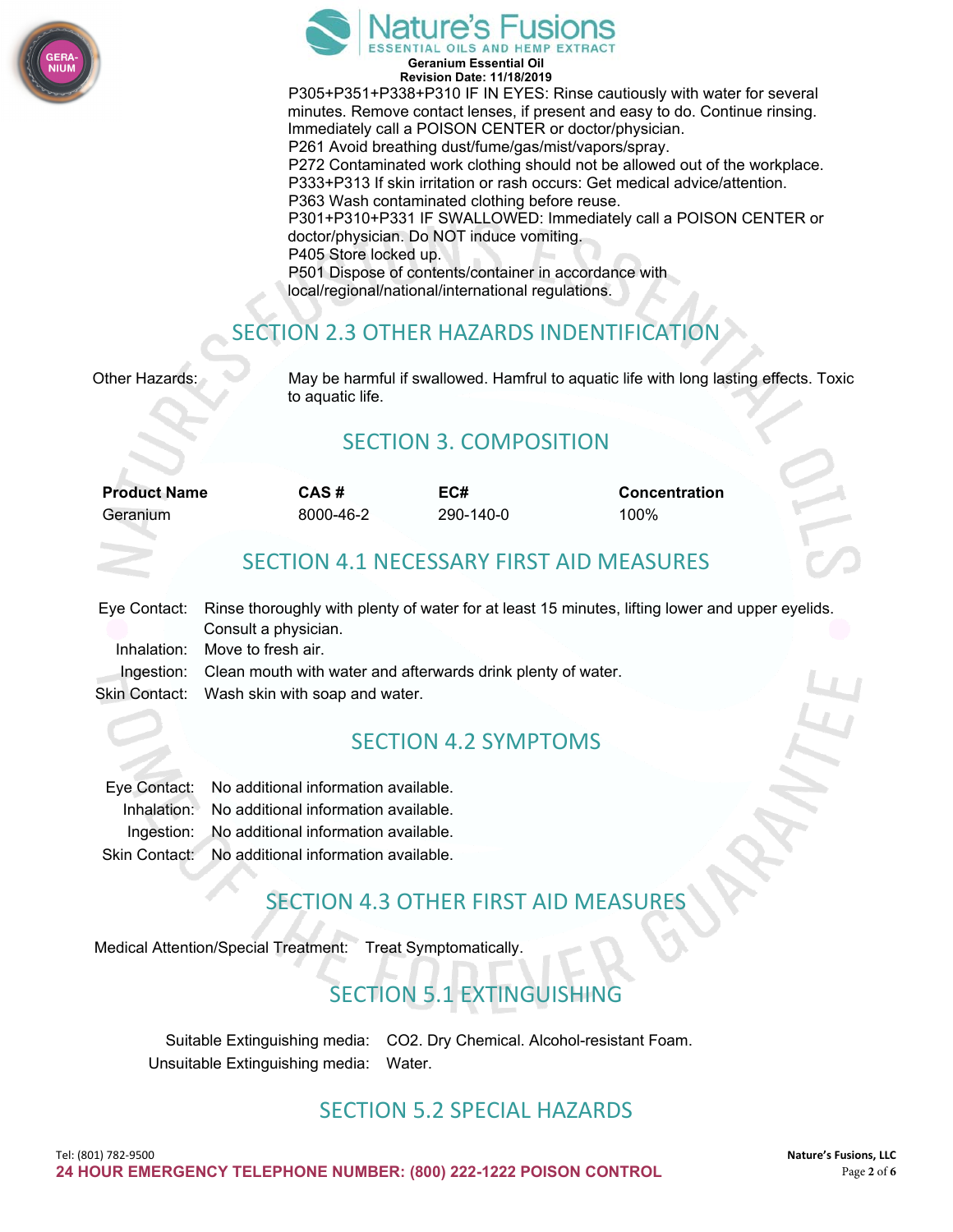



**Geranium Essential Oil Revision Date: 11/18/2019**

Special Hazards Arising from Chemical: Keep product and empty container away from heat and sources of ignition. Risk of ignition.

## SECTION 5.3 FIRE FIGHTING MEASURES

Firefighter Instructions: No additional information available. Protection during firefighting: As in any fire, wear self-contained breathing apparatus pressuredemand, MSHA/NIOSH (approved of equivalent) and full protective gear.

## SECTION 6.1 ACCIDENTAL RELEASE MEASURES

Personal Precautions: Use personal protective equipment. Evacuation personnel to safe areas. Keep people away from and upwind of spill/leak. Remove all sources of ignition. Pay attention to flashback. Take precautionary measures against static discharges.

Protective equipment: No additional information available.

Environmental Precautions: Prevent further leakage or spillage if safe to do so. Prevent product from entering drains. Beware of vapors accumulating for form explosive concentrations. Vapors can accumulate in low areas.

## SECTION 6.2 ACCIDENTAL RELEASE CLEANING MEASURES

Methods and Material for Cleaning Up: Soak up with inert absorbent material. Pick up and transfer to properly labelled containers. Dam up. Take precautionary measures against static discharges.

## SECTION 7.1 PRECAUTIONS FOR HANDLING

Precautions for handling: Wear personal protective equipment. Use only in area provided with appropriate exhaust ventilation. Do not breathe vapors or spray mist. Use product only in closed system. To avoid ignition of vapors by static electricity discharge, all metal parts of the equipment must be grounded. Keep away from heat, sparks, and open flame. – No smoking. Take necessary action to avoid static electricity discharge (which might cause ignition of organic vapors.)

## SECTION 7.2 CONDITIONS FOR SAFE STORAGE

Conditions for safe storage: Keep containers tightly closed in a dry, cool, and well-vintilated place. Keep away from open flames, hot surfaces, and sources of ignition.

## SECTION 8.1 EXPOSURE AND ENGINEERING CONTROLS

PEL, ACGIH, TLV exposure limit: No additional information available. Appropriate engineering controls: Showers. Eyewash stations. Ventilation system.

## SECTION 8.2 PERSONAL PROTECTION/EQUIPMENT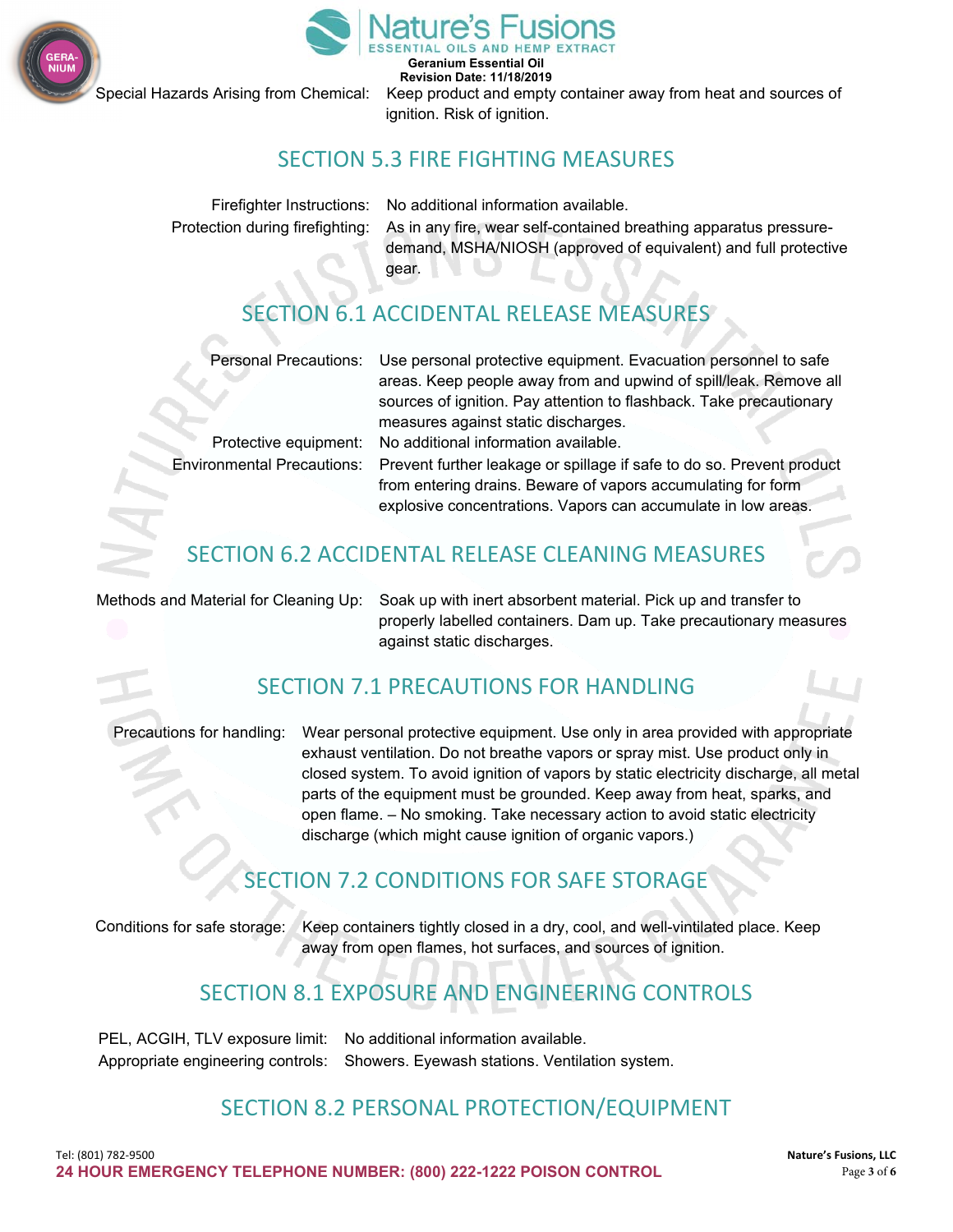



**Geranium Essential Oil Revision Date: 11/18/2019**

Eye/Face Protection: Tight sealing safety goggles.

Hand Protection: Wear protective gloves. Skin and Body Protection: No special technical protective measures are necessary. Respiratory Protection: If exposure limits are exceeded or irritation is experienced, NIOSH/MSHA approved respiratory protection should be worn. Positive-pressure supplied air respirators may be required for high airborne contaminant concentrations. Respiratory protection must be provided in accordance with current local regulations.

Environmental Exposure Control: No additional information available.

## SECTION 8.3 ADDITIONAL INFORMATION

Other: When using, do not eat, drink, or smoke. Regular cleaning of equipment, work area, and clothing.

## SECTION 9.1 PHYSICAL PROPERTIES

|                         | Appearance: Thin, pale yellow to greenish yellow liquid.                       |
|-------------------------|--------------------------------------------------------------------------------|
|                         |                                                                                |
|                         | Odor: Middle note with a stronger aroma, essential oils from the rose geranium |
|                         | usually have a softer scent with a rosy floral aroma.                          |
|                         | Odor Threshold: No data available.                                             |
| Physical State: Liquid. |                                                                                |

SECTION 9.2 CHEMICAL PROPERTIES

pH: No data available. Melting Point/Freezing Point: No data available. Boiling Point: >35° C Flash Point: 86° C Evaporation Rate: No data available. Flammability (solid, gas): No data available. Explosive limits: No data available. Vapor Pressure: No data available. Vapor Density: No data available. Specific Gravity: 0.885 – 0.905 @ 20° C (68° F) Solubility: No data available. Partition coefficient: No data available. (n-octanol/water) Autoignition Temp: No data available. Decomposition Temp: No data available. Viscosity: No data available.

## SECTION 10. STABILITY AND REACTIVITY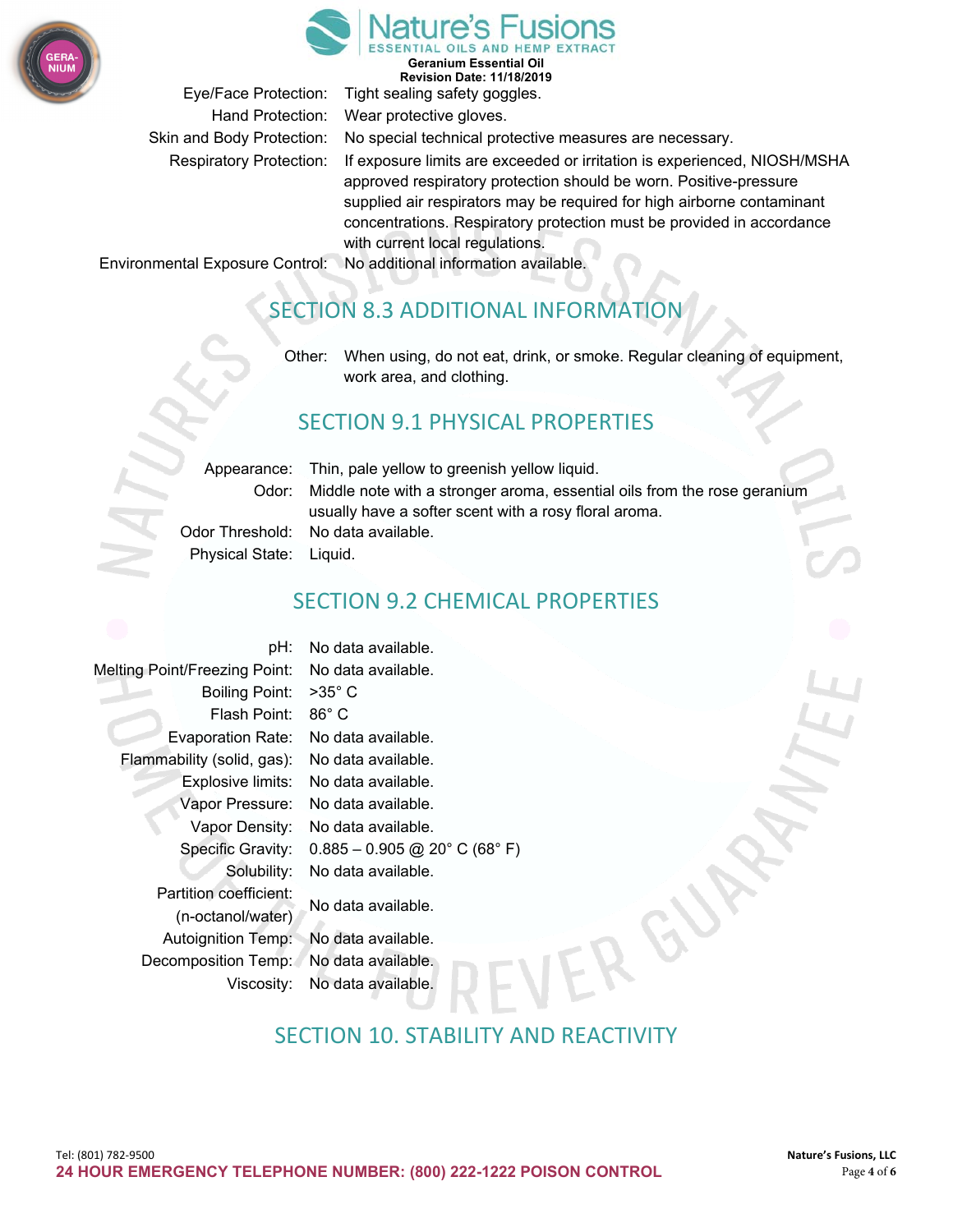



#### **Geranium Essential Oil Revision Date: 11/18/2019**

Incompatible Materials: Strong oxidizing agents. Hazardous Combustion

Reactivity: No dangerous reaction known under conditions of normal use. Keep away from oxidizing agents and strongly acid or alkaline materials. Chemical Stability: Stable under normal conditions. Hazardous polymerisation does not occur. Hazardous Reactions: None under normal processing.

None known based on information supplied. or Decomposition Products:

# SECTION 11.1 ROUTES OF EXPOSURE

| Inhalation: No additional information available.   |
|----------------------------------------------------|
| Skin Contact: No additional information available. |
| Eye Contact: No additional information available.  |
| Ingestion: No additional information available.    |

#### SECTION 11.2 RELATED SYMPTOMS

| Inhalation: Refer to section 4.2   |
|------------------------------------|
| Skin Contact: Refer to section 4.2 |
| Eye Contact: Refer to section 4.2  |
| Ingestion: Refer to section 4.2    |

## SECTION 11.3 OTHER TOXICOLOGICAL INFORMATION

Delayed/Chronic Effects: May cause allergic reactions on skin, may result in difficulty breathing. Toxicity: Oral LD50: 4,250 mg/kg Dermal LD50: >5,000 mg/kg Carcinogenic: Not Carinogenic.

## SECTION 12.1 ECOLOGICAL INFORMATION

Eco-toxicity: No additional information available. Persistence and Degradability: No additional information available. Bio-accumulative: No additional information available. Mobility in Soil: No additional information available.

## SECTION 12.2 OTHER ECOLOGICAL INFORMATION

Other Adverse Effects: No additional information available.

## SECTION 13. DISPOSAL CONSIDERATION

| Waste Disposal Method: Dispose of in accordance with local regulations.                       |
|-----------------------------------------------------------------------------------------------|
| Contaminated Packaging Disposal Method: Empty containers should be taken for local recycling, |
| recovery or waste disposal.                                                                   |